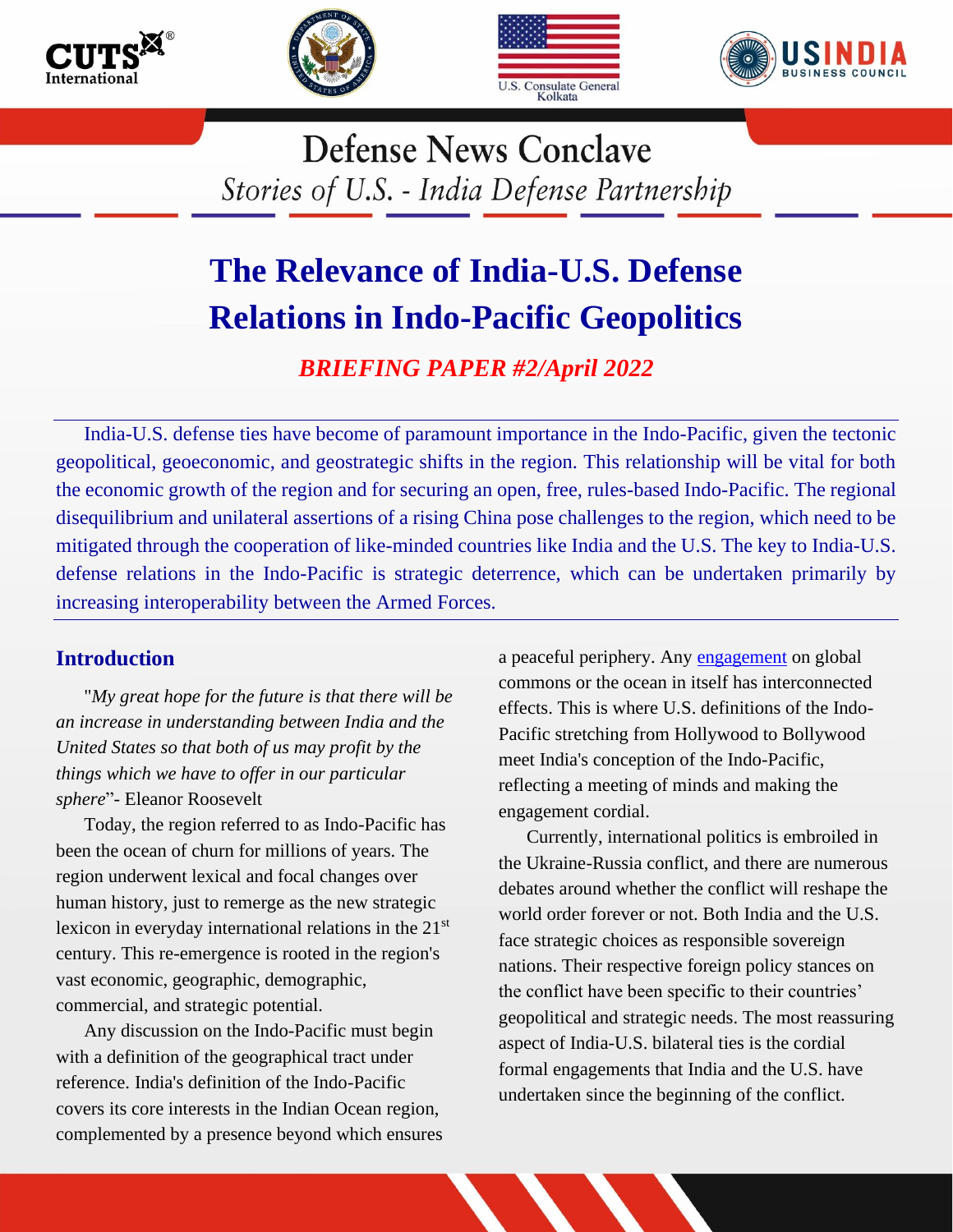Due to complex historical, geographical, economic, and strategic reasons, India [abstained](https://economictimes.indiatimes.com/news/india/india-abstains-from-united-nations-vote-deploring-russias-ukraine-war/articleshow/89955330.cms) from voting on a U.S.-backed draft United Nations Security Council (UNSC) Resolution against Russia. Despite their different positions on the current crisis, the U.S. has duly [recognised](https://www.lalitkjha.com/apex/f?p=24257:170:::NO:170:P170_ARTICLE_NUM:37359) that both India and the U.S. have different and distinct relationships with Russia and have an independent, de-hyphenated engagement with each other not contingent on any third country. The assurance has not just been in comments but also in the forms of consistent deliverables, keeping up the focus in the Indo-Pacific region.

The Quad (Quadrilateral dialogue) [meeting](https://www.mea.gov.in/bilateral-documents.htm?dtl/34854/Joint+statement+by+the+Foreign+Ministers+of+Australia+India+and+Japan+and+the+Secretary+of+State+of+the+United+States+following+the+4th+Quad+Foreign+Ministers+Meeting) amidst the rising conflict, the [release](https://www.whitehouse.gov/wp-content/uploads/2022/02/U.S.-Indo-Pacific-Strategy.pdf) of the U.S. Indo-Pacific Strategy (IPS), and advanced talks on [the deal](https://www.business-standard.com/article/current-affairs/dialogue-on-india-us-deal-for-30-predator-drones-at-advanced-stage-reports-122022700144_1.html#.Yh2x40AhrK8.twitter) for drones are all notable, illustrating the continuing centrality of the Indo-Pacific region notwithstanding global geopolitical flux.

In the context of the Indo-Pacific region, India-U.S. defense relations will be [key](https://home.kpmg/in/en/home/insights/2021/09/indo-us-defence-partnership-road-ahead.html) from both strategic and commercial vantage points. Both countries share interests in counter-terrorism cooperation, regional stability, humanitarian assistance, and maritime security. The designation of India as a [Major Defense Partner](https://obamawhitehouse.archives.gov/the-press-office/2016/06/07/joint-statement-united-states-and-india-enduring-global-partners-21st) of the U.S. has enhanced India's procurement of sensitive defense technologies. As a result, defense procurement from the U.S. has seen remarkable [growth.](https://www.state.gov/u-s-security-cooperation-with-india/) The strategic climate around the Indo-Pacific fosters a shared interest in defense cooperation for ensuring an open and free, rules-based region.

Therefore, this Briefing Paper looks into 'The Relevance of India-U.S. Defense Relations in Indo-Pacific Geopolitics'. This paper covers the evolution of the Indo-Pacific region and encapsulates the need for India-U.S. defense relations in the region. It dwells on maritime security and looks at the existing multilateral arrangements. The paper also focuses on a few propositions to bring about the coupling of strategic and commercial interests.

# **The Origins and Evolution of the Indo-Pacific Strategy**

Historically, the Indo-Pacific region has been referred to by different nomenclatures but has remained as the central zone of geopolitics and geoeconomics. Karl Haushofer, a German geographer, first [introduced](https://www.cambridge.org/core/journals/modern-intellectual-history/article/indopacific-intellectual-origins-and-international-visions-in-global-contexts/21B142B132F694349D46CAD22EA8C7CD) the term Indo-Pacific as '*Indopazifischen Raum*' in his work in the 1920s. Modern Indian historians [exploring](https://www.telegraphindia.com/opinion/the-changing-seas-antecedents-of-the-indo-pacific/cid/1694598) maritime relations of the region like Kalidas Nag and Nilakanta Sastri refer to the concept in their scholarly work.

Currently, the Indo-Pacific region [possesses](https://www.whitehouse.gov/wp-content/uploads/2022/02/U.S.-Indo-Pacific-Strategy.pdf) over half of the world's population and includes 58 percent of the youth workforce. Its economy is 60 percent of the global GDP, and the region has twothirds of the global economic growth. Geographically, the region holds 65 percent of the world's ocean and 25 percent of its land.

With the pivot to the Indo-Pacific in the past few years in the international arena, the focus on the region has gained new momentum. This has resulted from a concerted effort of numerous initiatives and official recognitions by various actors and countries.

In a speech delivered to the Indian Parliament in 2007, Shinzo Abe described the region as the ["Confluence of the Two Seas",](https://mea.gov.in/bilateral-documents.htm?dtl/20978/The+importance+of+Shinzo+Abe) drawing from India's history. **'***Majma-ul-Bahrain'*, which translates to "The Confluence of the Two Seas" is the [title of a](https://www.goodreads.com/en/book/show/22294859-majma-ul-bahrain-or-the-mingling-of-the-two-oceans-by-prince-muhammad-da)  [book](https://www.goodreads.com/en/book/show/22294859-majma-ul-bahrain-or-the-mingling-of-the-two-oceans-by-prince-muhammad-da) by Dara Shikoh. In addition to India's centrality to the region, the Indo-Pacific has also been central to India's naval thinking. The relief and rescue mission conducted after the 2004 tsunami in the region witnessed a natural coming together of Australia, Japan, India, and the United States.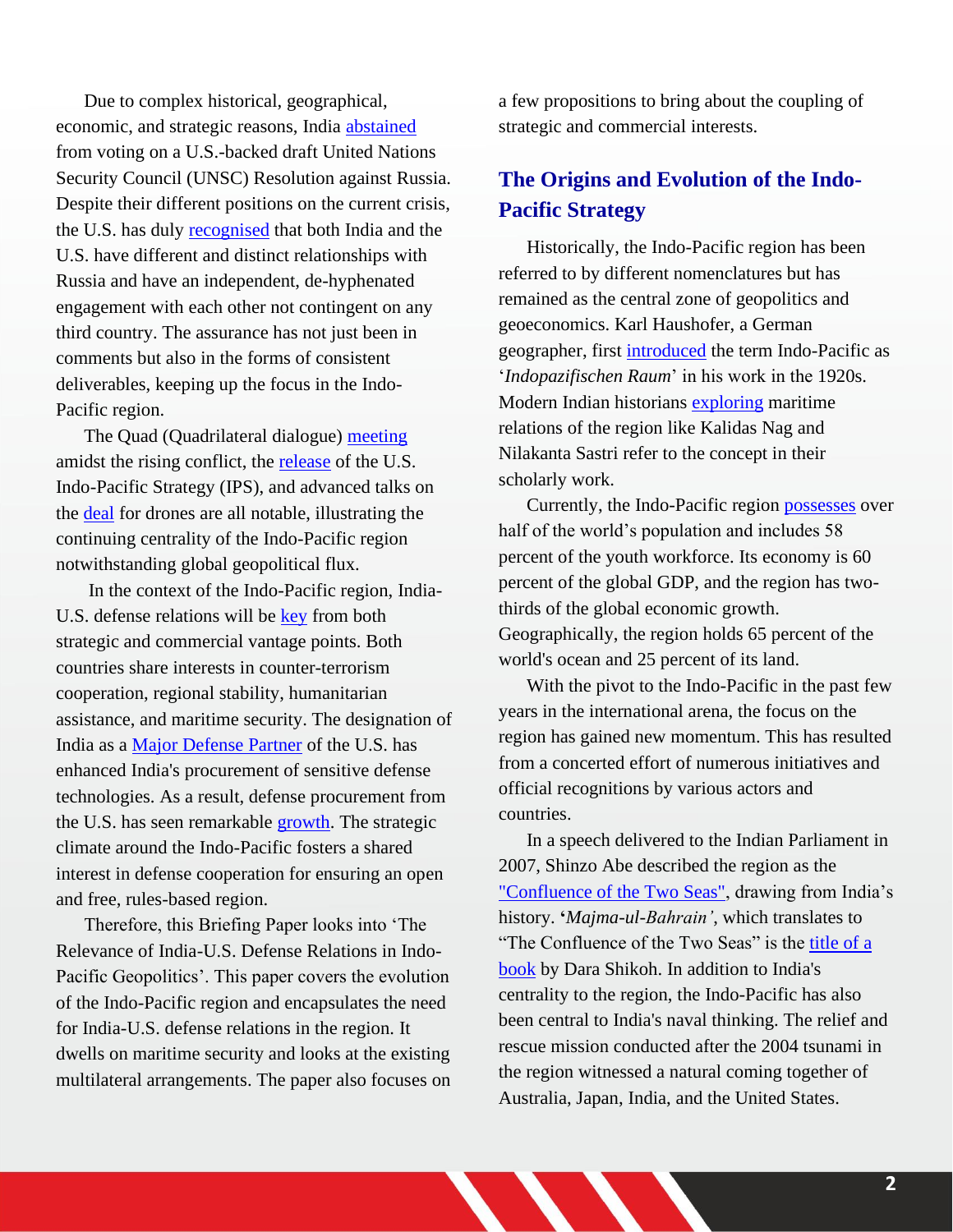## **Box 1: A Story from History**

**Dara Shikoh** was the eldest son of Mughal Emperor Shah Jahan. He was one of the earliest scholars who dwelled upon the commonalities of Sufism and Vedantic traditions. **'***Majma-ul-Bahrain'* (The Confluence of Two Seas) is a prominent work towards this end. *Source:<https://indianculture.gov.in/stories/dara-shikoh>*

However, official recognition of the centrality of Indo-Pacific architectures began with the efforts of Hillary Clinton in 2011, Julia Gillard and Manmohan Singh in 2013, and with the [renaming](https://assets.kpmg/content/dam/kpmg/in/pdf/2021/09/indo-us-defence-partnership-road-ahead.pdf) of U.S. Pacific Command to U.S. Indo-Pacific Command (INDOPACOM) in 2017. By then, the Indo-Pacific concept was well on its way to being entrenched in both popular imagination and strategic thinking.

The Shangri-La Dialogue in 2019 witnessed India [state](https://www.mea.gov.in/Speeches-Statements.htm?dtl/29943/Prime+Ministers+Keynote+Address+at+Shangri+La+Dialogue+June+01+2018) its Indo-Pacific vision. This outlined India's indispensable role in the region, commitment to principles of the rule of law, envisioning a free, open, and inclusive Indo-Pacific, and the sovereign equality of nations. The latest document capturing the U.S.'s [vision](https://www.whitehouse.gov/wp-content/uploads/2022/02/U.S.-Indo-Pacific-Strategy.pdf) for the Indo-Pacific came out in

February 2022, titled "The Indo-Pacific Strategy of the United States" (IPS).

The five [objectives](https://www.whitehouse.gov/wp-content/uploads/2022/02/U.S.-Indo-Pacific-Strategy.pdf) of the U.S. in the Indo-Pacific, as stated in the IPS include advancing a free and open Indo-Pacific, building connections within and beyond the region, driving regional prosperity, bolstering Indo-Pacific security, and building regional resilience to transnational threats. The IPS reiterates 'support for India's continued rise and regional leadership'.

Yet, it is not that friction points don't exist in India-U.S. bilateral relations and their strategic outlooks and interests. While the two countries have overcome the hesitations of history, some contemporary challenges include the looming threat of sanctions over India's procurement of S-400 systems, apprehensions over India's initiatives like Make in India, *Atmanirbharta,* and [disagreements](https://www.thehindu.com/news/international/india-us-not-on-same-page-on-rules-based-order/article34289711.ece) over aspects of the United Nations Convention on Law of the Sea (UNCLOS).

However, there is still a high degree of convergence in India-U.S. visions and aspirations for the Indo-Pacific region. Further, the recent events between Russia and Ukraine have highlighted the importance of focused strategies by the Quad and like-minded countries to [prevent](https://www.livemint.com/news/india/whats-happening-in-ukraine-shouldn-t-be-allowed-in-indo-pacific-region-11646324777779.html) any such actions by

# **Box 2: U.S. Indo-Pacific Command (USINDOPACOM)**

The Unified Combatant Commandant (UCC) of the U.S. comprises two or more service branches. Currently, there are 11 Combatant Commandants. They are divided based on Areas of Responsibility (AOR) or functional basis. USINDOPACOM is one of the six Combatant Commandants divided based on AOR. It was earlier known as the United States Pacific Combatant Commandant (USPACOM) and was renamed to recognise the importance of the Indo-Pacific region and India's central role in the region.



*Source[:https://www.pacom.mil/About-USINDOPACOM/USPACOM-Area-of-Responsibility/](https://www.pacom.mil/About-USINDOPACOM/USPACOM-Area-of-Responsibility/)*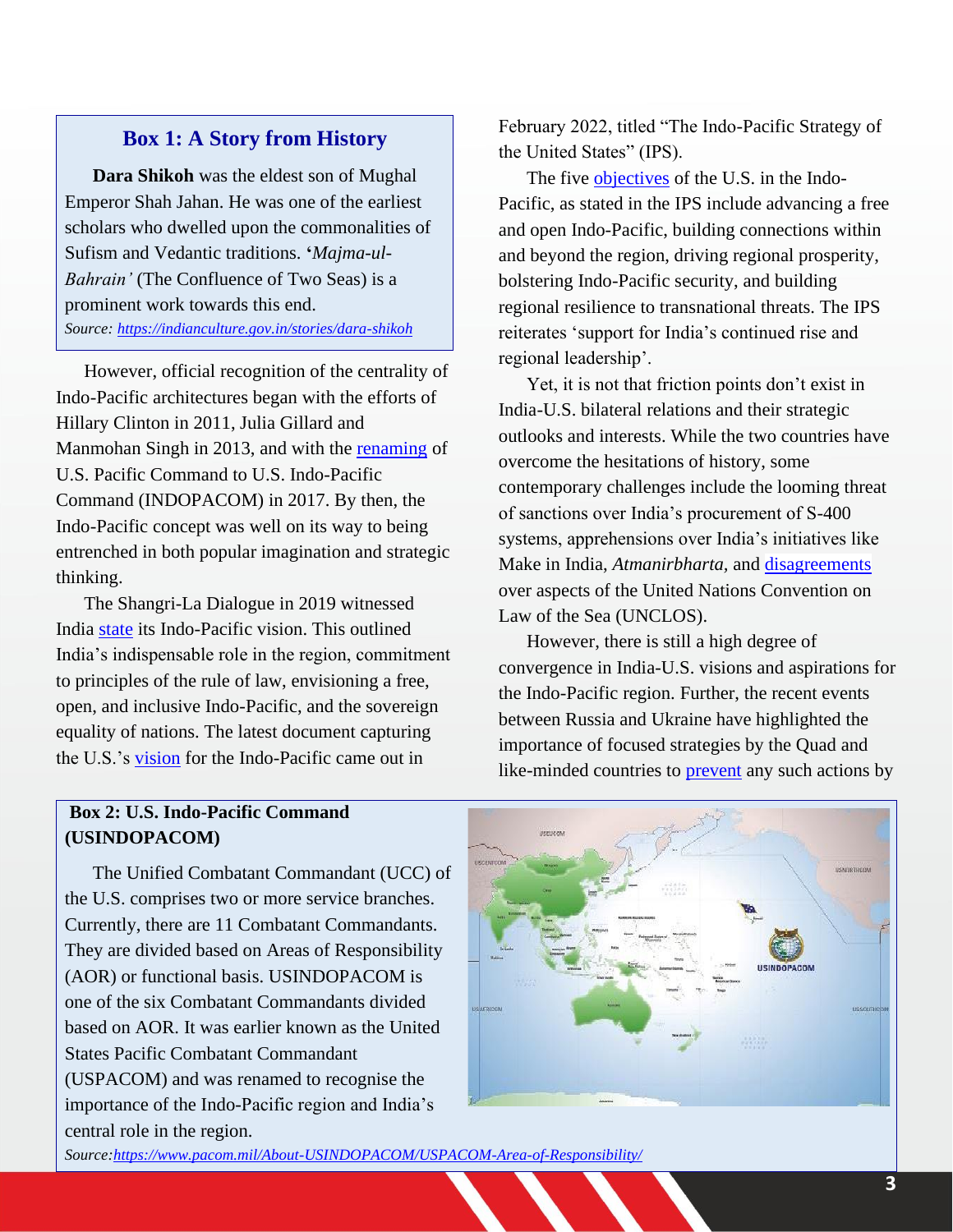similarly inclined powers in the Indo-Pacific region. This reinforces the need for robust India-U.S. cooperation as a foundational pillar for the Indo-Pacific region.

#### **Box 3: IPS Objectives and Core Lines of Efforts**

| S.No.                                                  | <b>Objectives</b>          | <b>Core Lines of Effort</b>                  |  |
|--------------------------------------------------------|----------------------------|----------------------------------------------|--|
| $\mathbf{1}$                                           | Open and                   | This is the overall                          |  |
|                                                        | free Indo-<br>Pacific      | framework of IPS.                            |  |
| $\overline{2}$                                         | Ensure                     | a) Pool in new and more                      |  |
|                                                        | Connectivity               | resources to the region                      |  |
|                                                        |                            | b) Empower ASEAN                             |  |
|                                                        |                            | c) Framework for an                          |  |
|                                                        |                            | economic outlook                             |  |
|                                                        |                            | d) Build resilience in the<br><b>Islands</b> |  |
| 3                                                      | Drive                      | a) Support India's rise and                  |  |
|                                                        | regional                   | regional leadership                          |  |
|                                                        | prosperity                 | b) Promote good                              |  |
|                                                        |                            | governance and                               |  |
|                                                        |                            | accountability                               |  |
|                                                        |                            | c) Promote ASEAN                             |  |
|                                                        |                            | centrality                                   |  |
| $\overline{4}$                                         | <b>Bolster</b><br>security | a) Build strong deterrence<br>capabilities   |  |
|                                                        |                            | b) Promote Quad                              |  |
|                                                        |                            | cooperation                                  |  |
|                                                        |                            | c) Expand the U.S.-South                     |  |
|                                                        |                            | Korea-Japan cooperation                      |  |
|                                                        |                            | d) Build secure, resilient                   |  |
|                                                        |                            | technologies                                 |  |
|                                                        |                            | e) Strong partnership with                   |  |
|                                                        |                            | Island countries                             |  |
| 5                                                      | Regional                   | Undertake all the core lines                 |  |
|                                                        | resilience for             | of efforts stated above to                   |  |
|                                                        | transnational              | build a vital region for the                 |  |
|                                                        | threats                    | world.                                       |  |
| Source: https://maritimeindia.org/the-us-indo-pacific- |                            |                                              |  |

*[strategy-2022-an-analysis/](https://maritimeindia.org/the-us-indo-pacific-strategy-2022-an-analysis/)*

# **Need and Status of India-U.S. Defense Relations in the Indo-Pacific Region**

The geography of practices of states often matters as much as their history. As it is often said, ['diplomacy is sited'](https://www.jstor.org/stable/45084291), implying that it is important to analyse where the diplomatic initiative is being practiced geographically. India-U.S. defense cooperation is both mutually beneficial and crucial for safeguarding the Indo-Pacific against the multidimensional threats confronting the region, particularly those from strategic rivals.

China's skirmishes with India [include](https://www.southasiamonitor.org/china-watch/china-contextualizing-duality-actions) the tussle at Pangong Tso, Chushul sector, Eastern Ladakh - Galwan Valley, Depsang plains, and Sikkim. Similarly, China's clampdown on democracy in Hong Kong, intrusion into Taiwanese airspace, and unilateral actions in the South China Sea challenge the region's stability.

China has indicated it will not hesitate to undertake destabilising activities in the region to retaliate against any activity it deems counter to its interests, despite deep economic engagements with the region. This has been revealed in both India's experience at its border regions and coercive economic policies implemented by China against countries like [Australia.](https://www.nbcnews.com/news/world/australia-embraces-u-s-pays-price-china-trade-war-hits-n1270458)

The Belt and Road Initiative (BRI) is [unraveling](https://www.southasiamonitor.org/china-watch/china-contextualizing-duality-actions) from a program for infrastructure development into an infrastructure offensive and a debt trap for countries relying on Chinese investments. This has been seen in the case of Sri Lanka's [Hambantota](https://www.nytimes.com/2018/06/25/world/asia/china-sri-lanka-port.html)  [port](https://www.nytimes.com/2018/06/25/world/asia/china-sri-lanka-port.html) and [Uganda's Entebbe International Airport.](https://economictimes.indiatimes.com/news/international/business/china-reportedly-takes-over-ugandas-airport-on-account-of-loan-default/articleshow/87957646.cms?utm_source=newsletter&utm_medium=email&utm_campaign=NewsDigest&utm_content=recommended&utm_term=1%20%20%20%20%20%20%20&ncode=24c0d6d8fee6dd026f52ac2e1d078e054b91e67a7aa1c8ebc6db0efb780f0e9b922f87c378c4ca3dc57ff8f2b3e3bf2eee12f74b1471fe256ebefaa47127e75182d276d2706e9b069d3f1a117e8ff039) Along with its [string of pearls strategy,](https://www.wionews.com/photos/chinese-presence-in-the-indian-ocean-calls-for-a-stronger-navy-at-home-266154#indo-pacific-at-the-centre-of-geopolitics-266125) BRI and President Xi's vision of a ['shared vision of](https://www.researchgate.net/publication/328777438_Building_a_community_of_shared_future_for_humankind_--_an_ethnological_perspective)  [community and humankind'](https://www.researchgate.net/publication/328777438_Building_a_community_of_shared_future_for_humankind_--_an_ethnological_perspective) reflect a unique Chinese dominance strategy.

Since 2012, Beijing has been focusing on becoming a 'maritime power', as [reflected](http://www.xinhuanet.com/) in multiple remarks made by Xi Jinping. Currently, the People's Liberation Army Navy (PLAN) has [more](https://www.rand.org/content/dam/rand/pubs/research_reports/RR300/RR392/RAND_RR392.pdf)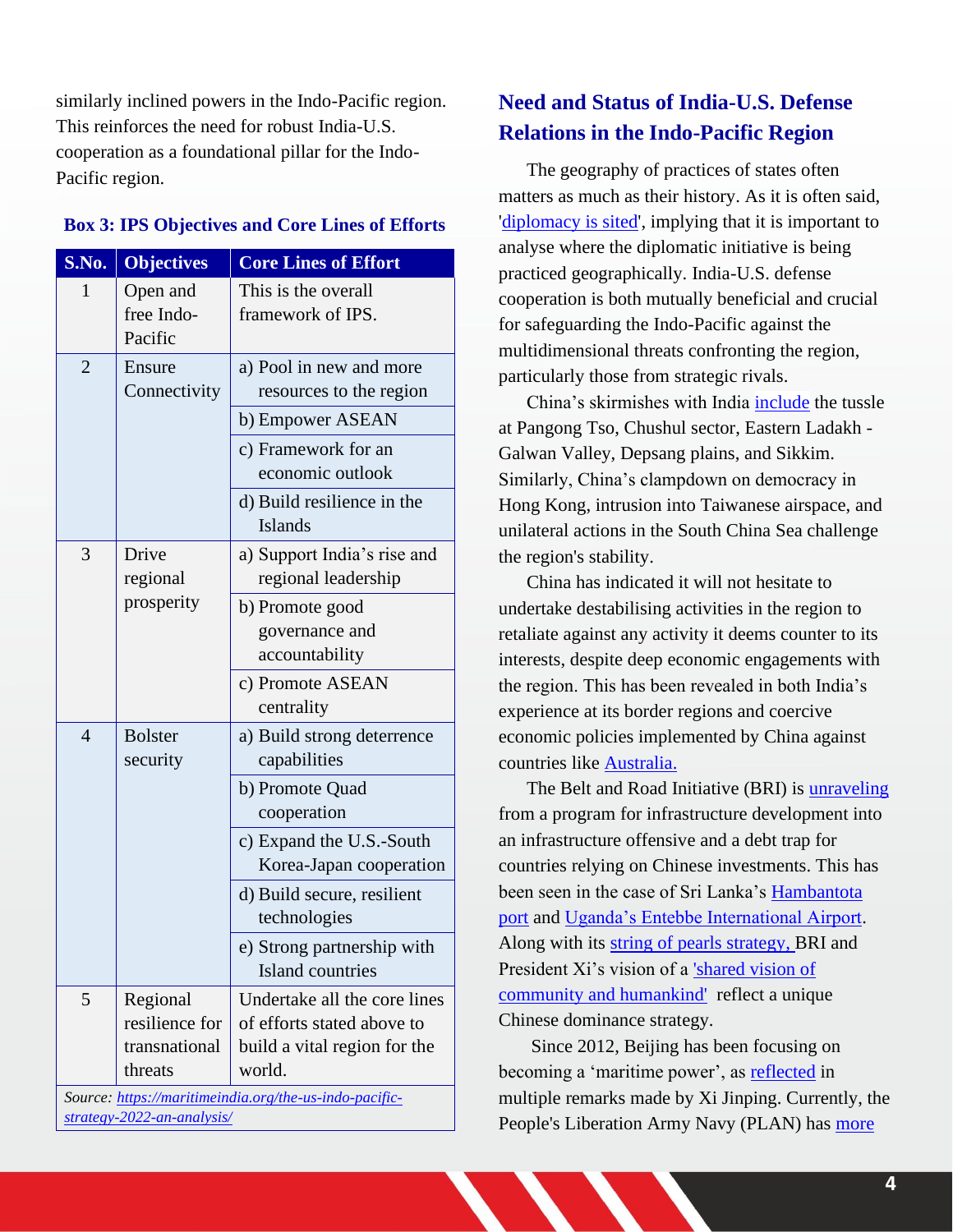[vessels](https://www.rand.org/content/dam/rand/pubs/research_reports/RR300/RR392/RAND_RR392.pdf) than the U.S. The [blurred lines](https://go.gale.com/ps/i.do?id=GALE%7CA546504118&sid=googleScholar&v=2.1&it=r&linkaccess=abs&issn=00311723&p=AONE&sw=w&userGroupName=anon%7E728133a8) between commercial and military manufacturing in China have led to an increase in production rate and drastic adaptability to new technology in maritime manufacturing. Industrial growth goes hand in hand with the [modernisation](https://dod.defense.gov/Portals/1/Documents/pubs/2016%20China%20Military%20Power%20Report.pdf) of the PLAN and the expansion of shipyards.

China is also advancing its [submarine](https://chinapower.csis.org/ssbn/) capabilities, like a nuclear triad that includes land, sea, and air-based nuclear weapons delivery. Therefore, it will be a strategic imperative for India and the U.S. to cooperate to level the seesaw of the balance of power in the region. As has been rightly [stated](https://www.whitehouse.gov/wp-content/uploads/2022/02/U.S.-Indo-Pacific-Strategy.pdf) in the U.S.' IPS, "*Our collective efforts over the next decade will determine whether the PRC succeeds in transforming the rules and norms that have benefitted the Indo-Pacific and the world*".

The IPS [promises](https://www.whitehouse.gov/wp-content/uploads/2022/02/U.S.-Indo-Pacific-Strategy.pdf) to "*bring together our Indo-Pacific and European partners in novel ways, including finding new opportunities to link our defense industrial bases, integrating our defense supply chains, and co-producing key technologies that will shore up our collective military advantages*".

Several like-minded countries have shown enhanced interest in the Indo-Pacific, including France, which [declared](https://franceintheus.org/IMG/pdf/France_and_Security_in_the_Indo-Pacific_-_2019.pdf) its Indo-Pacific strategy in 2018. France, Australia, and India also became involved in a short-lived trilateral partnership in the Indo-Pacific which managed to meet once. The European Union has also [come out](https://spfusa.org/research/the-eus-strategy-for-cooperation-in-the-indo-pacific/) with its Indo-Pacific strategy.

The India-U.S. partnership in the Indo-Pacific region will be built on recognising differential capabilities underpinned by democratic engagement. With China making ever-greater inroads into the subcontinent with its larger resources, India has to invest greater efforts in realising an interconnected and economically integrated region driven by India as an [engine](https://www.whitehouse.gov/wp-content/uploads/2022/02/U.S.-Indo-Pacific-Strategy.pdf) of growth. As duly recognised in the

IPS, India has assets in cultural affinity, proximity, and ability to provide public goods through alliances and friendships, which China cannot match.

On the other hand, the U.S. has the economic heft and naval capabilities to deter. Complementing their respective capabilities and strengths and building on other beneficial partnerships will be the best way forward.

## **Maritime Security**

India has a significant advantage as a maritime nation with open seas to its west, south, and east. The U.S. is the world's strongest maritime power. While public imagination is often focused on India's continental borders and the threats of a multiplefront military engagement, maritime security is equally important. Developing India's maritime capabilities is essential for a peaceful Indo-Pacific region. Enhanced defense cooperation between India and the U.S. in the naval and maritime domain will be a crucial step in this direction.

After all, this is the natural space for expanding geopolitical footprints in the Indo-Pacific region. As has been rightly pointed out by U.S. officials, "*We see tremendous opportunities in working with another democracy, with a country that has a [maritime tradition](https://www.whitehouse.gov/briefing-room/statements-releases/2022/02/11/background-press-call-by-senior-administration-officials-previewing-the-u-s-s-indo-pacific-strategy/) that understands the importance of the global commons to advance critical issues in the region".*

An all-inclusive maritime security strategy requires the development of homeland maritime infrastructure, island assets, connectivity, and capabilities. India's Indo-Pacific strategy needs to factor in a rise in the Indian Navy's expenditure, and the generous [budgeta](https://www.news18.com/news/india/defence-budget-with-focus-on-ior-navy-gets-43-capital-outlay-hike-army-modernisation-funds-dip-12-2-4722110.html)ry allocations for this in the recent Budget are welcome. Beijing will react to this posture and prime up India's adversarial neighbouring states with more [frigates, submarines,](https://www.indiatoday.in/world/story/pakistan-to-acquire-4-chinese-frigates-8-submarines-in-modernisation-push-for-navy-1766465-2021-02-06) and naval equipment.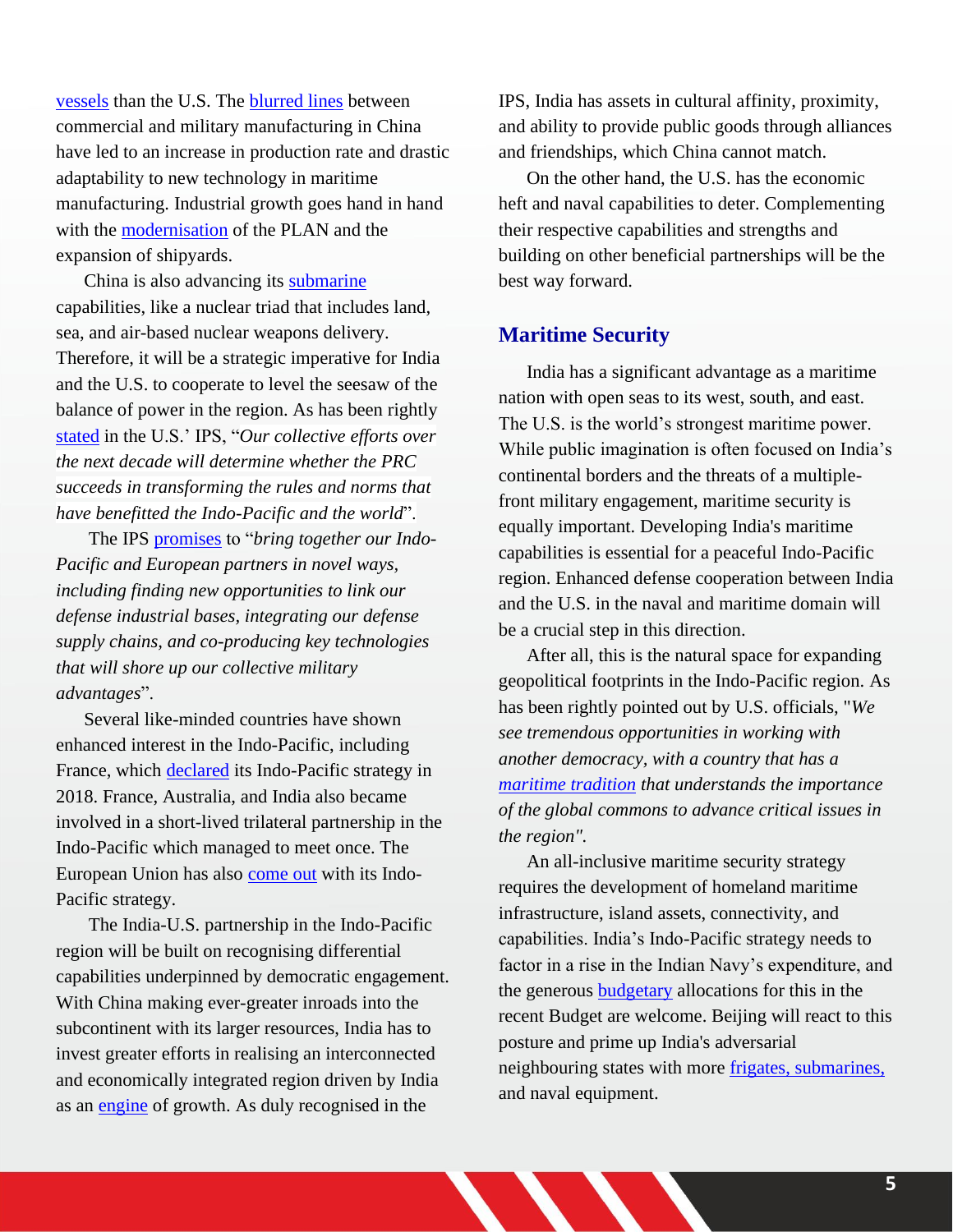**Box 4: Bilateral and Multilateral Maritime Exercises between India and U.S. in the Indo-Pacific**

| <b>Indo-Pacific</b><br><b>Maritime</b><br><b>Exercises</b> | <b>Description</b>                                                                                                                                                              | Year |  |
|------------------------------------------------------------|---------------------------------------------------------------------------------------------------------------------------------------------------------------------------------|------|--|
| Malabar<br>Exercise                                        | The exercise began in 1992<br>and has been held annually<br>since 2002                                                                                                          | 1992 |  |
| Habu Nag                                                   | Cooperation between the<br>navies of India and the U.S.<br>for facilitating humanitarian<br>aid and disaster relief                                                             | 2007 |  |
| <b>Tiger Triumph</b>                                       | Joint engagement between<br>the Indian tri-service and the<br>U.S. Navy                                                                                                         | 2018 |  |
| <b>Carrier Strike</b><br><b>Group Passage</b><br>Exercise  | Indian Navy and Air force<br>with the U.S. Navy to<br>integrate maritime operations                                                                                             | 2021 |  |
| <b>Exercise</b> Sea<br>Dragon                              | Indian Navy's P-8I<br>participated in Anti-<br>Submarine Warfare Exercise<br>- 22 at Guam in the U.S. with<br>Quad members. India<br>participated for the first time<br>in 2022 | 1966 |  |
| The rim of<br>Pacific<br>Exercise<br>(RIMPAC)              | The world's largest<br>international maritime<br>warfare exercise is held<br>biennially, hosted by the U.S.                                                                     | 1971 |  |
| <b>Milan Exercise</b>                                      | Hosted by the Indian Navy.<br>The U.S. took part for the<br>first time in 2022.                                                                                                 | 1995 |  |
| Source: https://www.indiannavy.nic.in/operations/11        |                                                                                                                                                                                 |      |  |

A stable Indo-Pacific region can be achieved only through shared security architectures for which both strategic and operational cooperation is required. In due recognition of this, the Navies of both countries have undertaken various [Maritime](https://www.indiannavy.nic.in/operations/11)  [Exercises](https://www.indiannavy.nic.in/operations/11) like Malabar Exercise, Tiger Triumph,

Habu Nag, and Carrier Strike Group Passage Exercise.

India and the U.S. have also [entered](https://economictimes.indiatimes.com/industry/transportation/shipping-/-transport/india-us-likely-to-conclude-white-shipping-agreement-during-pm-narendra-modis-visit/articleshow/52545649.cms?from=mdr) into a white shipping agreement to ensure data sharing on cargo ships and expand partnership in the Indo-Pacific.

#### **Box 5: INS-Jalashwa**

INS-Jalashwa is the only Naval Ship of American origin in the Indian Navy. It was procured in 2005 and was commissioned in 2007. It can house up to four LCM-8 mechanised landing craft, the flight deck can hold six medium helicopters, has a facility for vertical take-off and landing, and is capable of embarking 1000 troops. It is equipped with medical facilities like operation theatres, a dental center, and a laboratory. INS-Jalashwa has been employed in multiple rescue and aid missions like Operation Samudra Setu, Mission Sagar-IV, etc.

*Source[: INS-Jalashwa](https://www.hcindiabrunei.gov.in/newsImage/1620797041_2840_pdf%20-%20Press%20Release%20on%2011.5.2021.pdf)*



Recognising the need for an overarching maritime security and ocean governance framework, India [launched](https://mea.gov.in/Speeches-Statements.htm?dtl/29943/Prime_Ministers_Keynote_Address_at_Shangri_La_Dialogue_June_01_2018) its Security and Growth for All in the Region (SAGAR) policy in 2015. Further, anchored to India's Act East Policy, India [introduced](https://www.mea.gov.in/Speeches-Statements.htm?dtl/32171/Prime_Ministers_Speech_at_the_East_Asia_Summit_04_November_2019) the Indo-Pacific Oceans Initiative (IPOI) to support a rulesbased order in the region. It seeks to address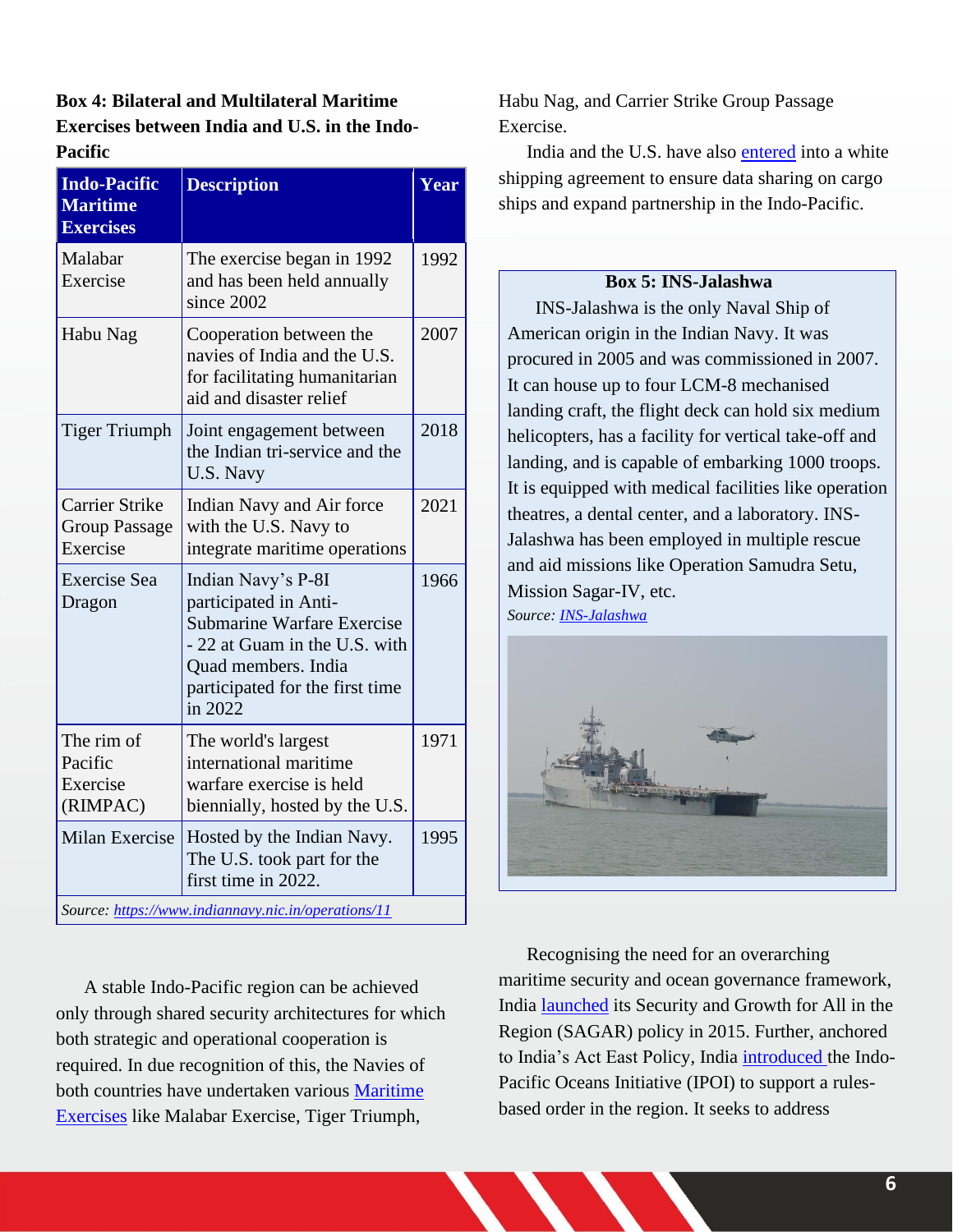traditional security threats and geostrategic concerns and is inclusive and open, where any two countries can collaborate on a particular sector.

Along with India and the U.S., many likeminded countries have joined in cooperation to secure the global maritime commons in the Indo-Pacific region. In January, France [deployed](https://foreignpolicy.com/2022/01/03/german-navy-indo-pacific-frigate-china-policy/#:~:text=A%20quiet%20frigate%20deployment%20is%20a%20sign%20of%20muddled%20policy%20toward%20Beijing.&text=The%20German%20Navy) its only carrier group to the region in 2019, followed by the United Kingdom's carrier strike group and an accompanying Dutch frigate in 2021 and the German Navy's deployment of the Brandenburg-class [frigate](https://www.aspistrategist.org.au/frigate-deployment-shows-germanys-intent-in-the-indo-pacific/)  [Bayern,](https://www.aspistrategist.org.au/frigate-deployment-shows-germanys-intent-in-the-indo-pacific/) in 2021. This is a clear indication of growing cooperation in maritime security in the Indio-Pacific region.

The most recent 11<sup>th</sup> Milan Exercise [indicates](https://pib.gov.in/PressReleasePage.aspx?PRID=1800604) increasing cooperation with like-minded countries. Thirteen nations took part in the exercise deploying their warships, along with delegations from seven other countries. The exercise engaged in advanced naval operations to enhance mutual understanding, operational compatibility, and interoperability.

## **Box 6: Pacific Deterrence Initiative (PDI)**

The establishment of the Pacific Deterrence Initiative (PDI) by the U.S. Department of Defense envisions developing and procuring defense capabilities, bolstering deterrence, and maintaining a competitive edge. The initiative's primary focus includes infrastructural development, reinforcing High Altitude Area Defense, free movement, and flow of resources into the Indo-Pacific region.

*Source: [DoD-Pacific Deterrence Initiative](https://comptroller.defense.gov/Portals/45/Documents/defbudget/FY2022/fy2022_Pacific_Deterrence_Initiative.pdf)*

#### **Box 7: Milan Exercise**

Milan exercise is a biennial exercise first held in 1995, and it is the maritime exercise hosted by India which sees maximum participation.

11<sup>th</sup> Exercise practices consisted of:

- Three key objectives achieve compatibility, interoperability, and cooperation
- Anti-Warfare drills using P-8A aircraft and a strike group of Indian fighter jets against a formation of warships
- Weapon firing against low-flying air targets
- Underway replenishment
- Advanced anti-submarine exercises using aircraft and simulation of complex operational scenarios
- Surface target firings

*Source:*

*<https://pib.gov.in/PressReleasePage.aspx?PRID=1800604>*

# **Multilateral Arrangements in the Indo-Pacific Region**

Multilateral arrangements cover a mix of economic, social, political, and security concerns, often overlapping. Multiple multilateral agreements in the Indo-Pacific region count India and the U.S as their members. Here, the Association of Southeast Asian Nations (ASEAN)'s role is crucial, and "ASEAN-centrality" is well-recognized, most recently in the U.S.' IPS. Both India and the U.S. are dialogue partners of ASEAN.

The various groupings that both India and the U.S. are part of can complement each other and work synergistically to achieve the common overarching goals of Indo-Pacific security and stability. Countries have the potential to deliver and provide an alternative to 'debt trap dependency' to other countries in the region. These include active collaborations with the EU, UK, Australia, South Korea, Japan, and Singapore.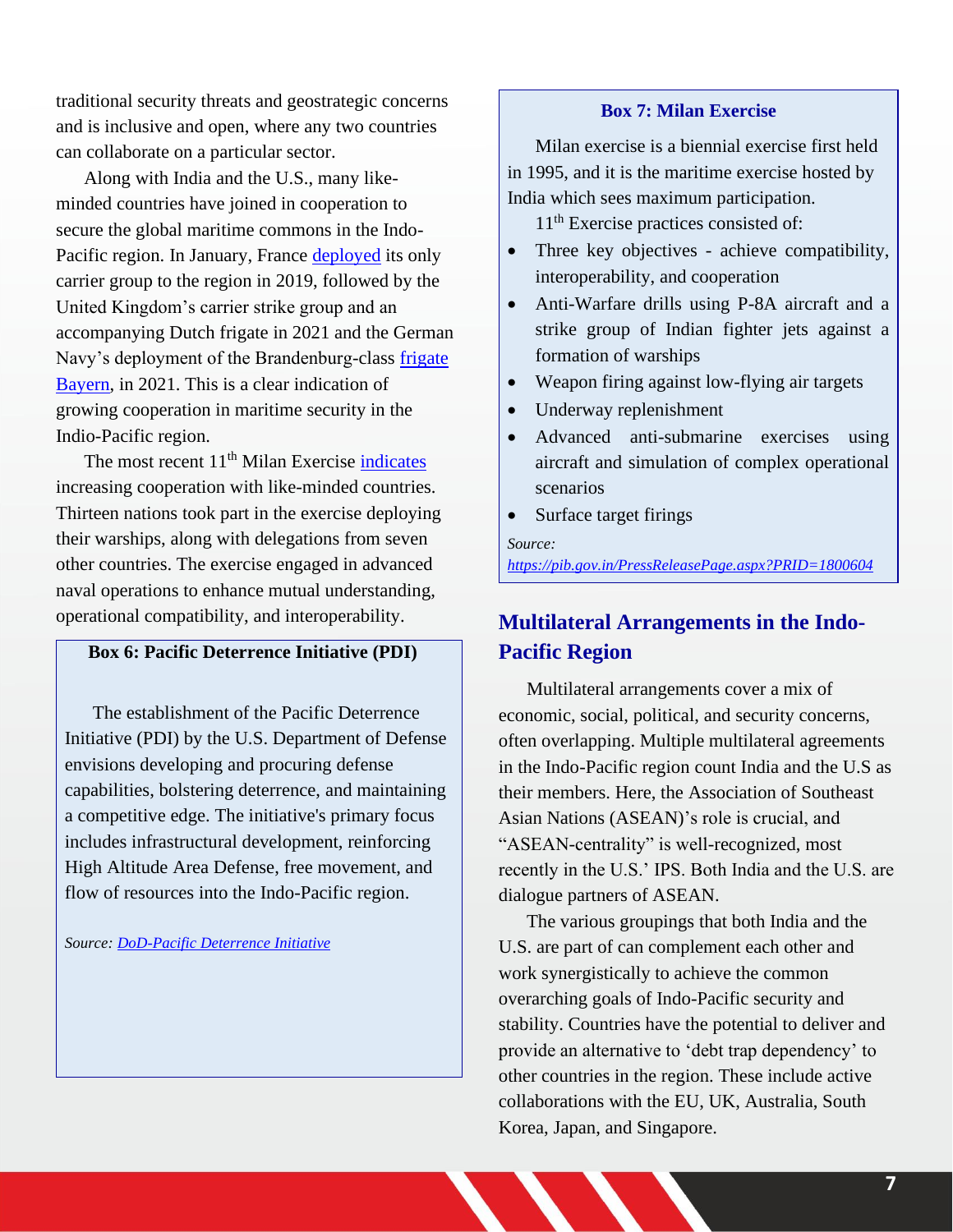In addition to providing mutual commercial benefit to these countries, this will facilitate the development of the region. Second, the strategically located Island states and littorals need to be tactically engaged through the consultative process while being sensitive to their environment. Third, different tracks of engagement with different ASEAN countries like Indonesia, Malaysia, Philippines, Singapore, Thailand, and Cambodia and Laos can be pursued. Hence, a network of engagements with different groupings of nations, and targeted economic development along with enhanced defense capabilities can ensure a peaceful region.

ASEAN's ability to coordinate the region's political and security issues is crucial. This is reflected in the ["ASEAN Outlook on Indo-Pacific"](https://asean.org/asean2020/wp-content/uploads/2021/01/ASEAN-Outlook-on-the-Indo-Pacific_FINAL_22062019.pdf), released in 2021. The Outlook document describes the rationale of ASEAN countries' cooperation in the Indo-Pacific, the objectives it seeks to achieve, the principles of agreement, and the mechanisms and areas of collaboration. The work areas include maritime cooperation, connectivity, sustainable development, economic and regional cooperation. ASEAN countries emphasise the need to maintain peace in the region through cooperation with existing groupings and mechanisms.

An inevitable aspect is the trade linkages of ASEAN with China. Similar to efforts made by the U.S., a 'decoupling' strategy with China would mean finding alternative forms of economic cooperation, which is challenging in the near term. Along with China, India's presence in the Shanghai Cooperation Organisation (SCO) and Brazil, Russia, India, China, and South Africa (BRICS) can help achieve a balance of power in the region. The Asia-Pacific Economic Cooperation (APEC), for its part, is another effective platform for the implementation of initiatives in the Indo-Pacific region.

Regional forums, such as the Indian Ocean Rim Association (IORA), Indian Ocean Commission (IOC) and the Indian Ocean Naval Symposium (IONS), Information Fusion Centre – Indian Ocean Region (IFC-IOR) are other important frameworks within which both India and the U.S. can work together to enhance cooperation on maritime issues.

# **Box 8: Information Fusion Centre – Indian Ocean Region (IFC-IOR)**

India established the IFC-IOR in Gurugram in December 2018. Indian Navy hosts the Centre to facilitate cooperation on various challenges affecting the maritime security and trade of the region. Focus areas include maritime security information sharing and working-level linkages with nations and maritime security centres. To facilitate the smooth flow of information sharing, the Centre has International Liaison Officers (ILOs) from ten partner nations, including the U.S. The Centre releases monthly weather forecasts and weather warnings, specific studies/reports, Monthly Maritime Security Update (MMSU), Half Yearly Overview, and Annual Report. The Centre also organises Maritime Information Sharing Workshops (MISW).

*Source[:](https://www.indiannavy.nic.in/ifc-ior/about-us.html) [Indian Ocean Region \(IFC-IOR\)](https://www.indiannavy.nic.in/ifc-ior/about-us.html)* 

The Quad is shaping up to be a driving force behind cooperation in the region. The Quad has evolved as a grouping, complementing the preexisting security relationships of its members with an expansive agenda for cooperation on non-security frameworks. Accordingly, the recent emphasis of the Quad has been on [initiatives](https://economictimes.indiatimes.com/news/defence/quad-spearheading-3-broad-initiatives-for-indo-pacific-harsh-vardhan-shringla/articleshow/88062967.cms?utm_source=newsletter&utm_medium=email&utm_campaign=defencenewsletter&ncode=821190406dcc4ee9601a66fe2184050e4249229231ad6025110f4586002cf9db07329d8e92d919bd589e53dcb2248715670d8e947a5c3d7627c6b503e20259e2647338b6533ae1d40b7d0beba22a95e3) such as vaccine cooperation, cyber security, 5G, fellowship programmes, etc., all of which aim at improving the well-being of people in the Indo-Pacific Region.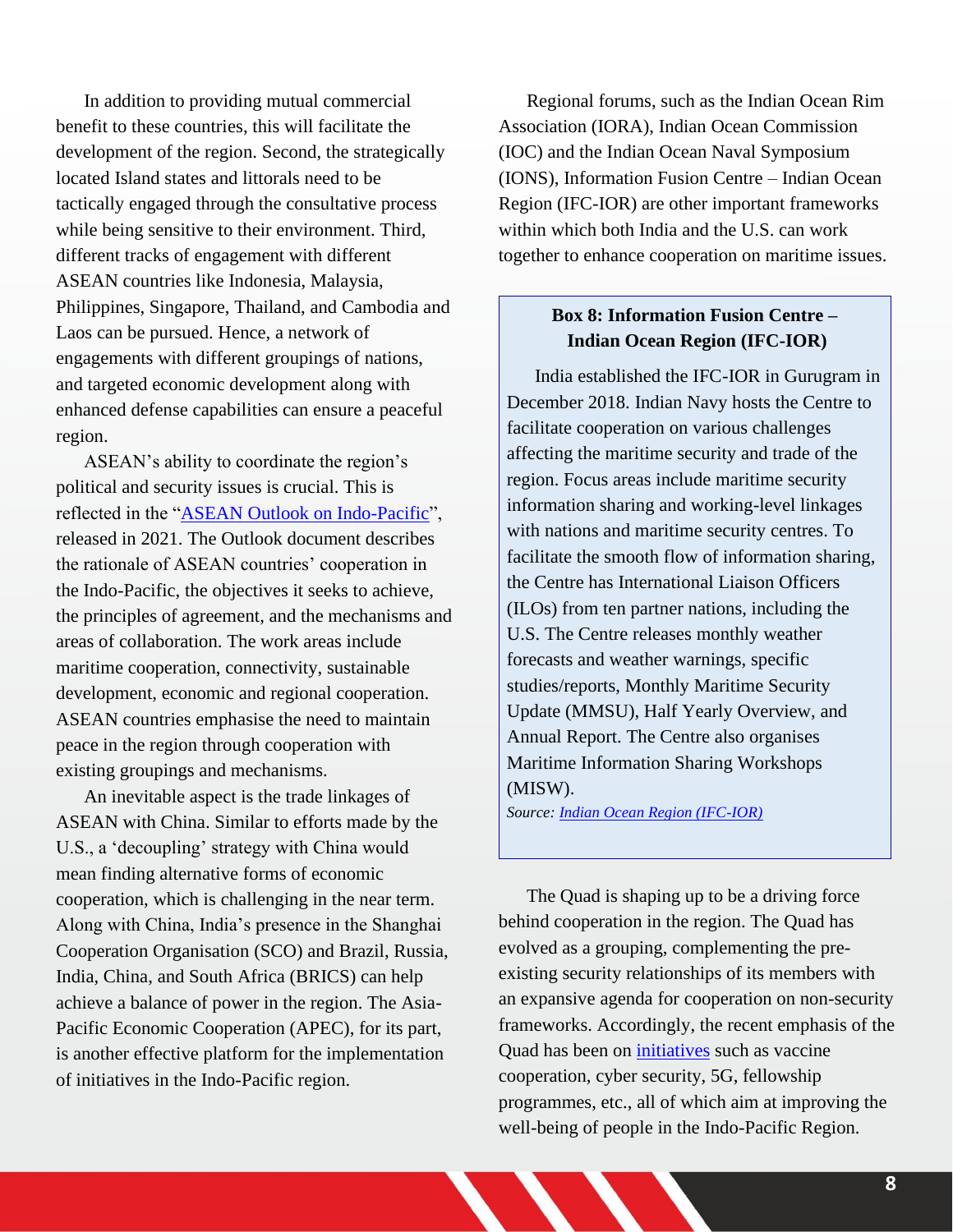The recent Melbourne Foreign ministerial [meeting](https://www.mea.gov.in/bilateral-documents.htm?dtl/34854/Joint+statement+by+the+Foreign+Ministers+of+Australia+India+and+Japan+and+the+Secretary+of+State+of+the+United+States+following+the+4th+Quad+Foreign+Ministers+Meeting) of Quad focused on regional challenges, including Humanitarian Assistance and Disaster Response (HADR), maritime security, strengthening people-to-people ties, counter-terrorism, resilient clean energy supply chains, countering disinformation, and cyber security.

A multilateral initiative like Quad serves three diplomatic purposes, in addition to efforts to maintain the stability of the region. First, it provides an additional platform to strengthen cooperation amongst like-minded countries. Second, it can help revitalise bilateral cooperation between member states. Third, it can boost engagement between member countries and other countries in the region. ASEAN centrality, as [reflected](https://www.mea.gov.in/bilateral-documents.htm?dtl/34854/Joint+statement+by+the+Foreign+Ministers+of+Australia+India+and+Japan+and+the+Secretary+of+State+of+the+United+States+following+the+4th+Quad+Foreign+Ministers+Meeting) in the Quad meeting, plays a crucial role here.

The shared vision of a free and open Indo-Pacific creates a baseline for cooperation between Quad and ASEAN. Such an ecosystem would facilitate development and secure the Indo-Pacific region. This synergy may even be extended to imaginative, issue-based cooperation with other sub-regional frameworks, such as the Bay of Bengal Initiative for Multi-Sectoral Technical and Economic Cooperation (BIMSTEC) grouping and the Australia-United Kingdom-United States alliance (AUKUS).

Indian foreign policy circles witnessed intense debates around Quad, AUKUS, and India's exclusion from the latter pact when it was announced last year. This reveals both the high levels of interest in Indo-Pacific issues and certain limitations in strategic approaches. As indicated above, imaginative thinking is required to frame a robust Indo-Pacific architecture.

For example, the Quad, retaining ASEAN centrality at its core by seeking greater involvement from the grouping, can be the vehicle for diverse non-security cooperation in the region. Parallelly, the security and strategic burden of the Indo-Pacific can shift to an extent to AUKUS, with a possible need-based expansion. Security burden-sharing by the AUKUS is good for India, too, as it expands India's choices in the Indo-Pacific and the larger geopolitical tangle it finds itself in the midst of.

# **Coupling of Defense and Commercial Interests**

India and the U.S. need to adopt an inclusive approach to secure strategic and commercial interests and build the region's capabilities. Effective maritime security in the region implies a necessary economic investment as well. The U.S.'s much awaited Indo-Pacific Economic Framework (IPEF) has its relevance here. A wide range of opportunities is available to both nations to enhance engagement to balance economic benefits and security concerns. These include Export-oriented joint production, Naval Corridors, Investment in R&D, Robust defense supply chains; Focus on Micro, Small and Medium Enterprises (MSMEs), and adoption of best practices.

#### *i. Export-oriented joint production*

The possibilities of building a maritime manufacturing ecosystem with U.S. support holds significant potential. Inward investments in R&D can foster **defense interlinkages.** India and the U.S. can cooperate in such an ecosystem, aiming toward **export-oriented joint and co-production.** India's Defense Offset and Defense Manufacturing policies must facilitate this.

#### *ii. Naval Defense Corridors*

Taking advantage of India's vast coastline**, a manufacturing corridor linking the seven ports in the Eastern coastal line**, Chennai (Tamil Nadu), Tuticorin (Tamil Nadu), Ennore (Tamil Nadu), Visakhapatnam (Andhra Pradesh), Paradip (Odisha), Haldia & Kolkata (West Bengal), and Port Blair (Andaman & Nicobar Island) can shore up India's maritime advantage. This should be coupled with an